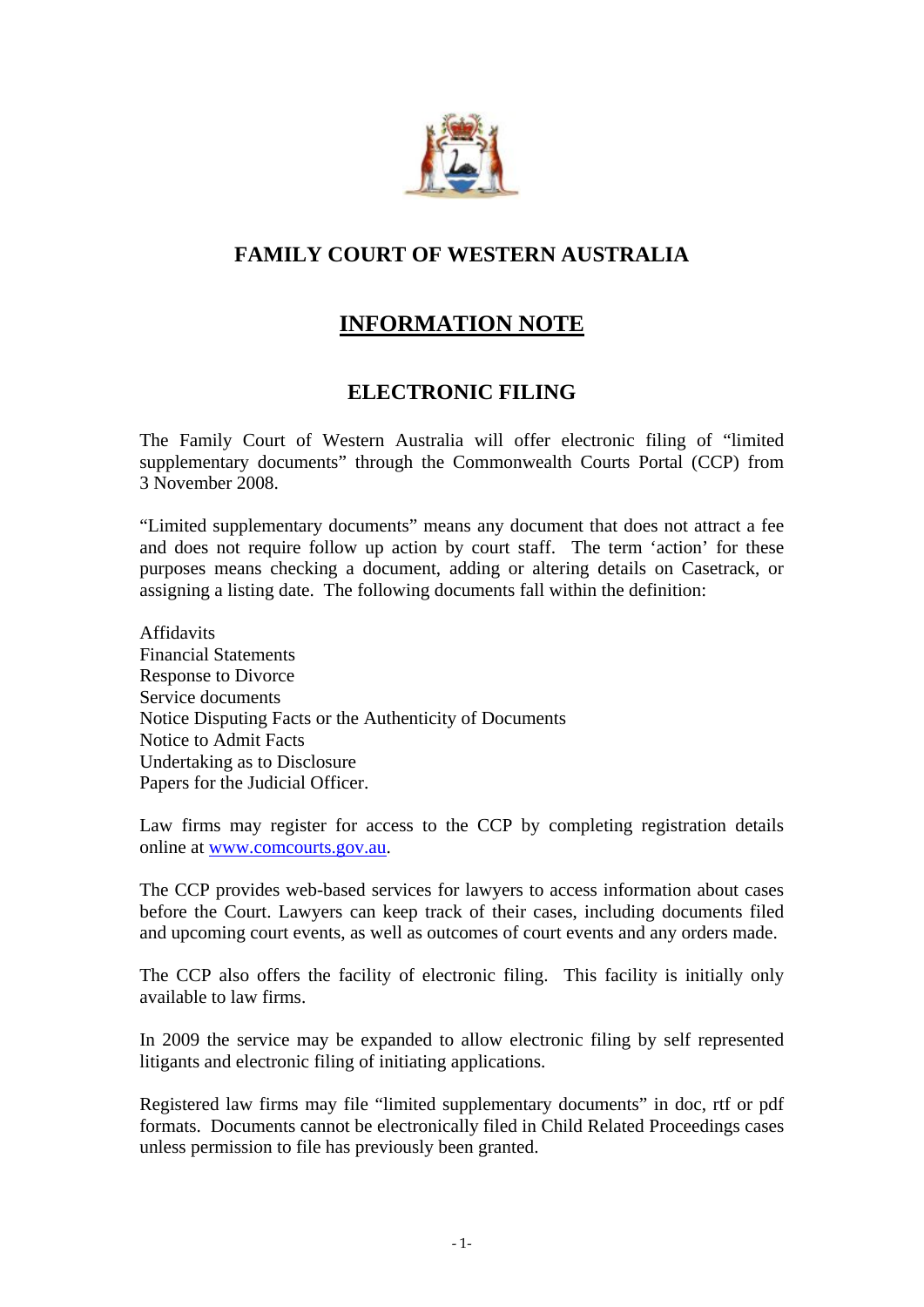Rule 24.07 of the *Family Law Rules* 2004 applies to all documents filed electronically in the Family Court of Western Australia.

Where a document is filed electronically and does not comply with the Rules or this Information Note the document will be treated as a nullity.

The law firm filing a document electronically should print the transaction receipt and confirmation notice. Each morning registry staff will print a paper copy of the document for addition to the Court file. Judicial Officers will continue to rely on paper copies.

Registration information for the CCP and some questions and answers about electronic filing are attached to this Information Note. General enquiries in relation to this service can be directed to the Manager, Customer Service on 9224 8303 or Manager, Information Services on 9224 8233.

Case Management Guideline 12.6 is hereby revoked to the extent required by this Information Note.

> **STEPHEN THACKRAY CHIEF JUDGE FAMILY COURT OF WESTERN AUSTRALIA 31 OCTOBER 2008**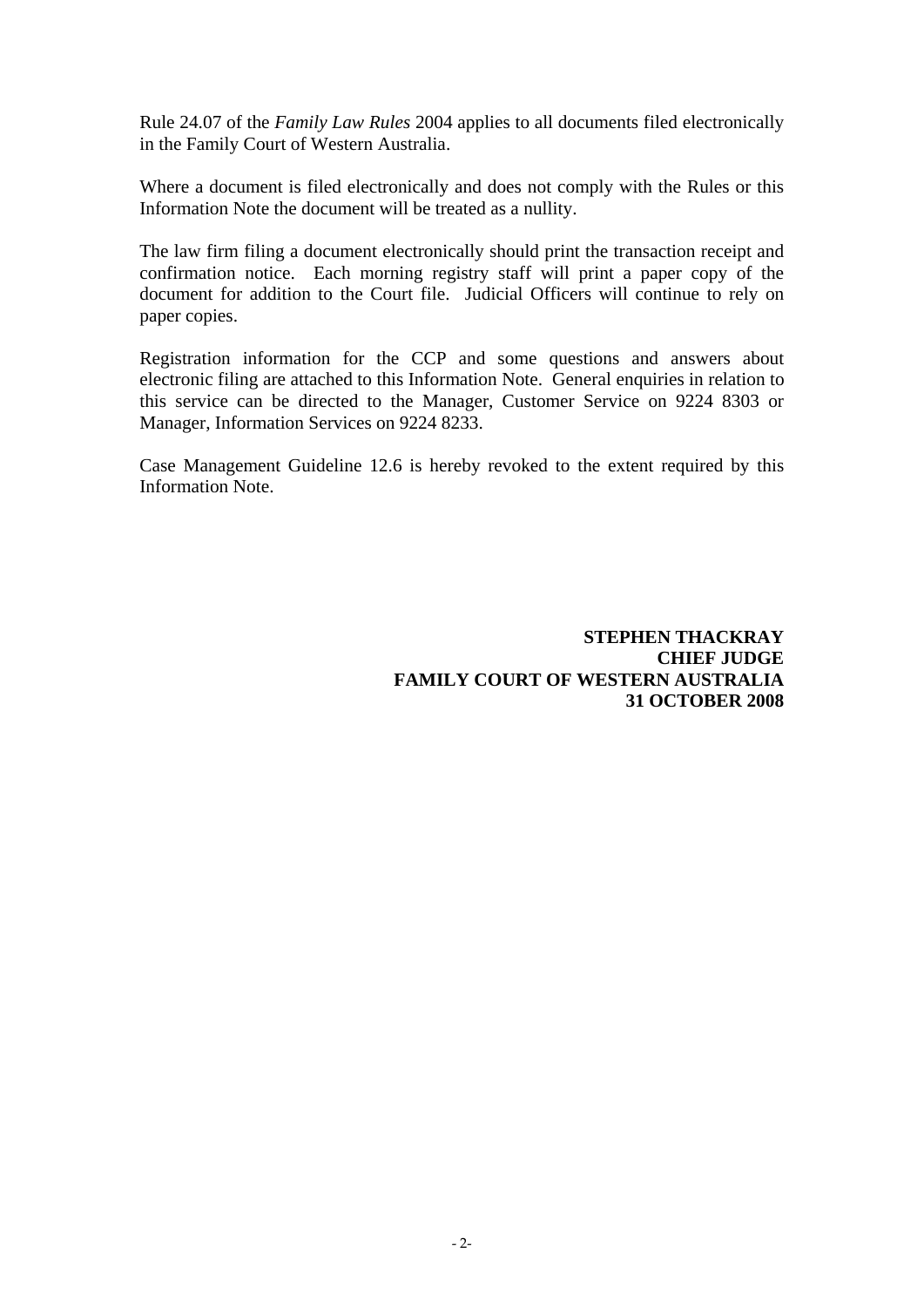# **REGISTRATION INFORMATION – Commonwealth Courts Portal (CCP)**

What is the Commonwealth Courts Portal?

The Commonwealth Courts Portal [www.comcourts.gov.au](http://www.comcourts.gov.au/) is an initiative of the Family Court of Australia, Family Court of Western Australia, Federal Court of Australia and Federal Magistrates Court of Australia. It provides web-based services for clients to access information about cases before the courts. Individuals and lawyers can keep track of their cases, including documents filed and upcoming court events, as well as outcomes of court events and any orders made.

Do I need to register?

In order to gain access to specific file information you will need to register.

Once you are registered, and if you are employed by a law firm or government agency, you can apply to the Portal Administrator in your organisation to link your Portal account to your files (see [How do I get access to My Files?](https://www.comcourts.gov.au/pacm/individual/new#a_rq6#a_rq6) below).

How do I register?

This is done at the [Register](https://www.comcourts.gov.au/individual/new) screen. Be sure to use a valid email address that only you have access to. This will allow the courts to communicate with you should any issues arise, and also to receive a temporary password should you forget yours. Also be sure to choose a password and a Secret Question/Answer that only you could know (see [Privacy & Security?](https://www.comcourts.gov.au/pacm/individual/new#a_rq7#a_rq7) below for more information on passwords and email security).

How do I register my organisation?

Once you have registered as an individual and [logged into the Portal](https://www.comcourts.gov.au/access/login), you can register your organisation on the Organisation Administration page.

By registering your organisation you will become the Portal **administrator** for that organisation.

What is the role of an Administrator?

All Portal Organisations must have an administrator at all times. When registering a Portal Organisation, the person creating it will automatically be created as the administrator (note that this person must first register as an individual - see [How do I register?](https://www.comcourts.gov.au/pacm/individual/new#a_rq3#a_rq3) above). The administrator can give other registered individuals access to the organisation's files, or to a specific subset of those files. The administrator can also give other registered individuals administrator privileges.

The administrator(s) is responsible for the security of the data provided to the organisation via the Portal. This means that the administrator must give file permissions only to those who are entitled to see those files, and must maintain the organisation's account so that individuals who are no longer entitled to file access have their permissions revoked, and individuals who leave the organisation are removed from the organisation's account. This responsibility is a condition of use that the administrator must sign up to upon registering for the Portal (see ["Terms & Conditions of Use"\)](https://www.comcourts.gov.au/pacm/individual/new#tscs#tscs).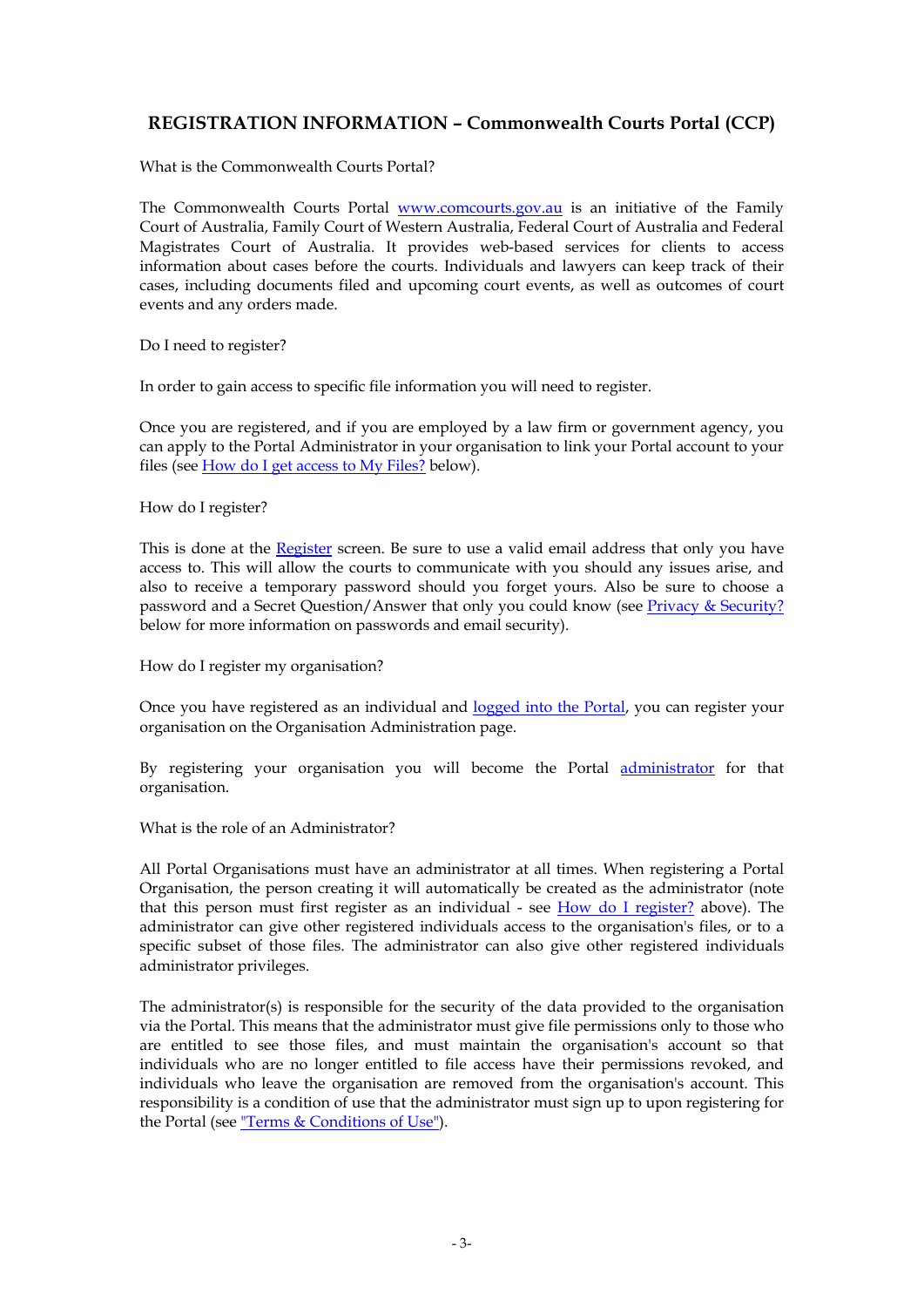When an administrator leaves the organisation, they must first give another individual administrator privileges, and that new administrator can then remove the departing administrator from the organisation's account.

How do I get access to My Files?

For individuals (non-lawyers) - In the initial phase of the Portal, individuals not working for a law firm or government agency will not be able to access files via the Portal.

For employees of law firms & government agencies - You will need to register (see [How do I](https://www.comcourts.gov.au/pacm/individual/new#a_rq4#a_rq4)  [register?](https://www.comcourts.gov.au/pacm/individual/new#a_rq4#a_rq4) above), and then contact your organisation administrator to provide them with your User Name. The administrator can then give you permissions to access all or some of the organisation's files as appropriate.

For organisation administrators - register your organisation here, then complete and submit the [Request for Portal Administrator Access Form](https://www.comcourts.gov.au/info/admin_access_form). Upon notification from the Court that access has been granted, you will then be able to link employees to your organisation's files.

Privacy & security?

Users registering for the portal are required to agree to the ["Terms & Conditions of Use",](https://www.comcourts.gov.au/pacm/individual/new#tscs#tscs) which outline the responsibilities of users with access to court data. This includes protecting the security of your own account by not giving anyone else access to your password, ensuring your nominated email account is secure, and that the answer to your secret question is only known by you. The courts will ensure that only registered individuals with a legitimate right to access the information on a file are given permission to do so (except in the case of an organisation, where the organisation administrator agrees to assume that responsibility).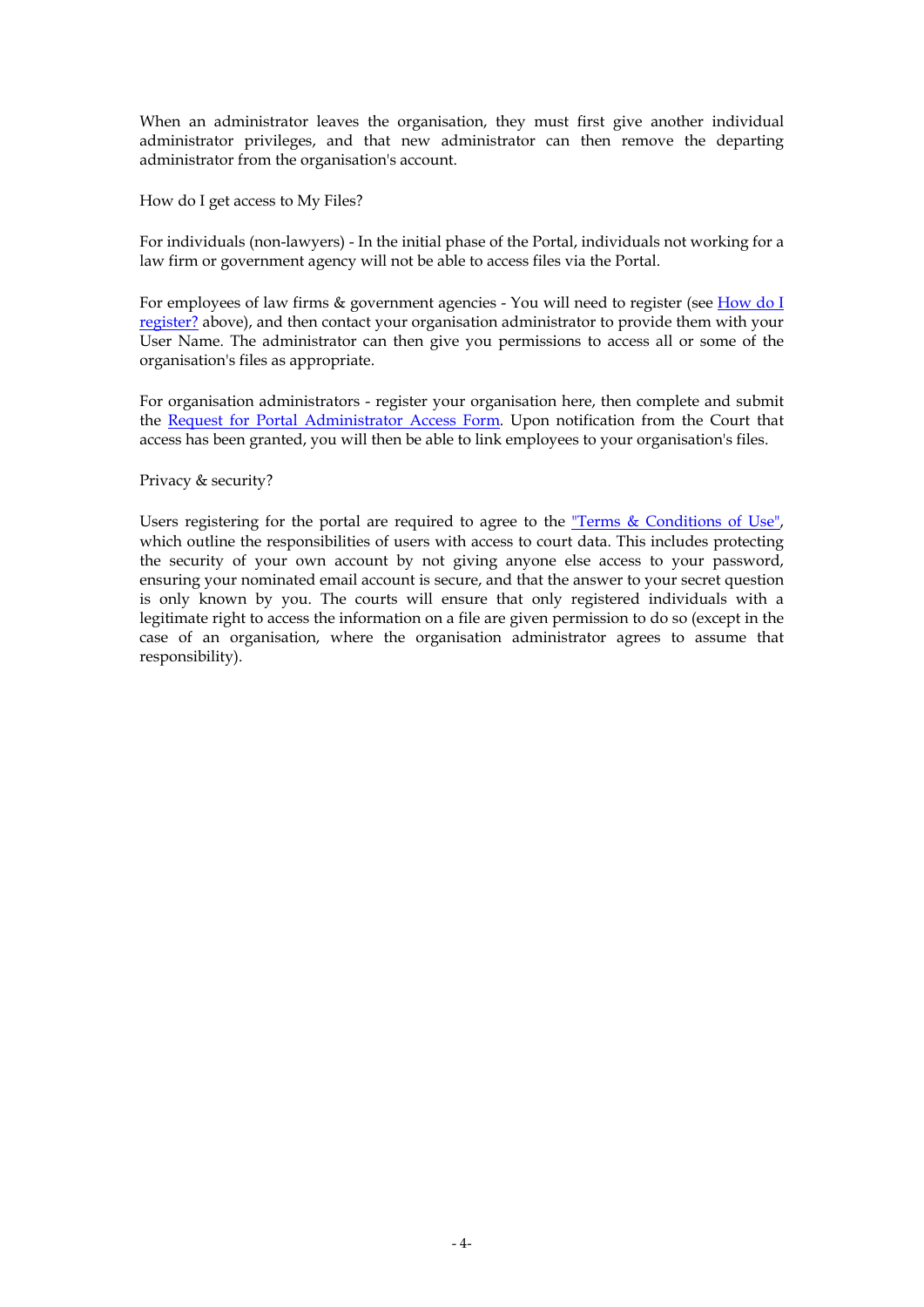#### **Terms & Conditions of Use:**

The Commonwealth Courts Portal is an information system providing information about cases in the Federal Court, the Family Court of Australia, the Family Court of Western Australia and the Federal Magistrates Court of Australia "the Courts". Registration for use of the Portal, acquiring information by using the Portal and the use of that information is subject to your agreeing to the following conditions:

1. The Portal is an evolving system. There is no warranty that the information provided is complete and up to date or fit or sufficient for any purpose - users must carefully evaluate its accuracy, relevance, completeness and suitability for their use or purpose.

2. The information provided through the Portal is not the formal record of the Court in which each case is pending or in which it has been determined. It is a selection of information derived from that record.

3. The User may use information provided through the Portal for the purposes of litigation in which the user is involved as a party or legal representative. There is no right to use, reproduce and adapt the information or develop derivative products from the information or to use it for other purposes. Use and distribution of the information is subject to applicable legal restrictions. Section 121 of the Family Law Act makes it an offence to provide to the public or a section of the public an account of proceedings or of part of proceedings.

4. To the extent permitted by law the Courts exclude any and all warranties in respect of use of the Portal and downloading or use of information or any file through the Portal. The Courts do not warrant that any particular use of information provided through the Portal will not infringe the intellectual property rights of any other person or that use of the Portal will be harmless. Users assume the risk of using the Portal. The Courts' liability for breach of any statutory warranty is limited to the cost of provision again of the information.

5. The Courts control the operation of the Portal. There is no warranty that the Portal will be available at all times or at any particular time. Operation of the Portal may be suspended or terminated and your ability or that of anyone deriving through you, to use it may be suspended or withheld without the Courts being under any obligation to assign a reason or give notice.

6. If you provide access rights to the Portal to any other person, this will be subject to these conditions and you indemnify the Court in respect of that access. Such access must only be given to a person who, for the time being, acts as a professional advisor in the litigation the records of which are subject to the access.

7. The Courts reserve the right to amend these terms and conditions from time to time by varying them on this WebSite.